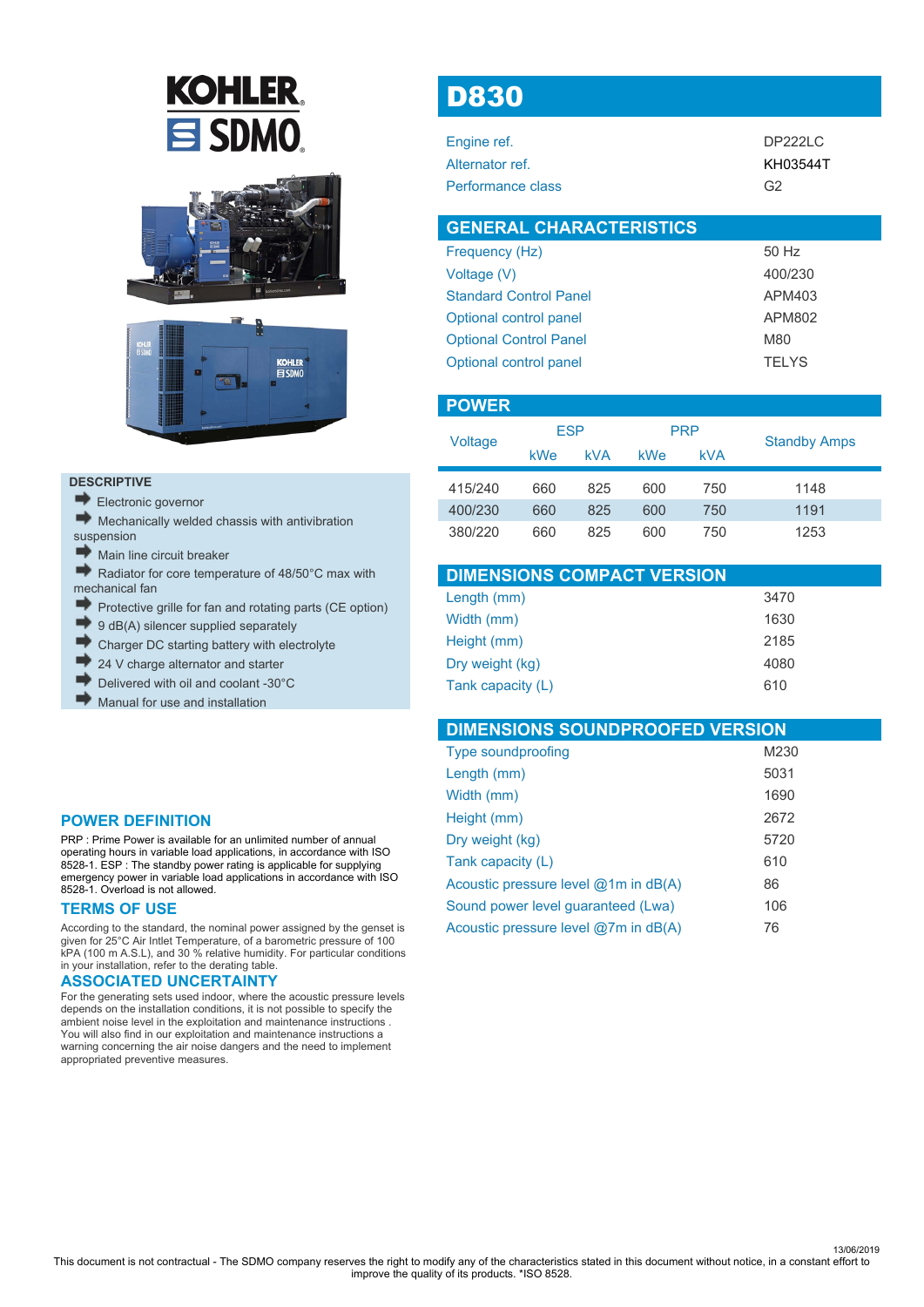

# D830

# ENGINE CHARACTERISTICS

### **GENERAL ENGINE DATA**

| <b>Engine brand</b>                                  | <b>DOOSAN</b> |
|------------------------------------------------------|---------------|
| Engine ref.                                          | DP222LC       |
| Air inlet system                                     | Turbo         |
| <b>Cylinders configuration</b>                       | V             |
| Number of cylinders                                  | 12            |
| Displacement (L)                                     | 21.93         |
| <b>Charge Air coolant</b>                            | Air/Air DC    |
| Bore (mm) x Stroke (mm)                              | 128 x 142     |
| <b>Compression ratio</b>                             | 15:1          |
| Speed (RPM)                                          | 1500          |
| Pistons speed (m/s)                                  | 7.1           |
| Maximum stand-by power at rated<br>RPM (kW)          | 723           |
| Frequency regulation, steady state $(\%) +1$ - 0.25% |               |
| BMEP $@$ PRP 50 Hz (bar)                             | 24            |
| Governor type                                        | Electronic    |

### **COOLING SYSTEM**

Radiator & Engine capacity (L) 68

| Fan power (kW)                                       | 24              |
|------------------------------------------------------|-----------------|
| Fan air flow w/o restriction (m3/s)                  | 13.9            |
| Available restriction on air flow (mm<br><b>H2O)</b> | 25              |
| Type of coolant                                      | Glycol-Ethylene |
|                                                      |                 |

### **EMISSIONS**

| Emission PM (g/kW.h)    | 0.08  |
|-------------------------|-------|
| Emission CO (q/kW.h)    | 0.73  |
| Emission HC+NOx (q/kWh) | 10.81 |
| Emission HC (g/kW.h)    | 0.11  |

| <b>EXHAUST</b>                            |       |
|-------------------------------------------|-------|
| Exhaust gas temperature @ ESP 50Hz (°C)   | 502   |
| Exhaust gas flow $@$ ESP 50Hz (L/s)       | 1800  |
| Max. exhaust back pressure (mm H2O)       | 600   |
|                                           |       |
| <b>FUEL</b>                               |       |
| Consumption @ 100% load ESP (L/h)         | 172.8 |
| Consumption $@$ 100% PRP load (L/h)       | 161   |
| Consumption $@$ 75% PRP load (L/h)        | 119.1 |
| Consumption $@$ 50% PRP load (L/h)        | 79.3  |
| Maximum fuel pump flow (L/h)              | 540   |
|                                           |       |
| <b>OIL</b>                                |       |
| Oil system canacity including filters (L) | ΔΛ    |

| Oil system capacity including filters (L) | 40   |
|-------------------------------------------|------|
| Min. oil pressure (bar)                   | 0.5  |
| Max. oil pressure (bar)                   |      |
| Oil consumption 100% ESP (L/h)            | 3.62 |
| Oil sump capacity (L)                     |      |

| <b>HEAT BALANCE</b>               |     |
|-----------------------------------|-----|
| Heat rejection to exhaust (kW)    | 639 |
| Radiated heat to ambiant (kW)     | 65  |
| Heat rejection to coolant HT (kW) | 306 |

| <b>AIR INTAKE</b>                |     |
|----------------------------------|-----|
| Max. intake restriction (mm H2O) | 220 |
| Intake air flow $(L/s)$          | 750 |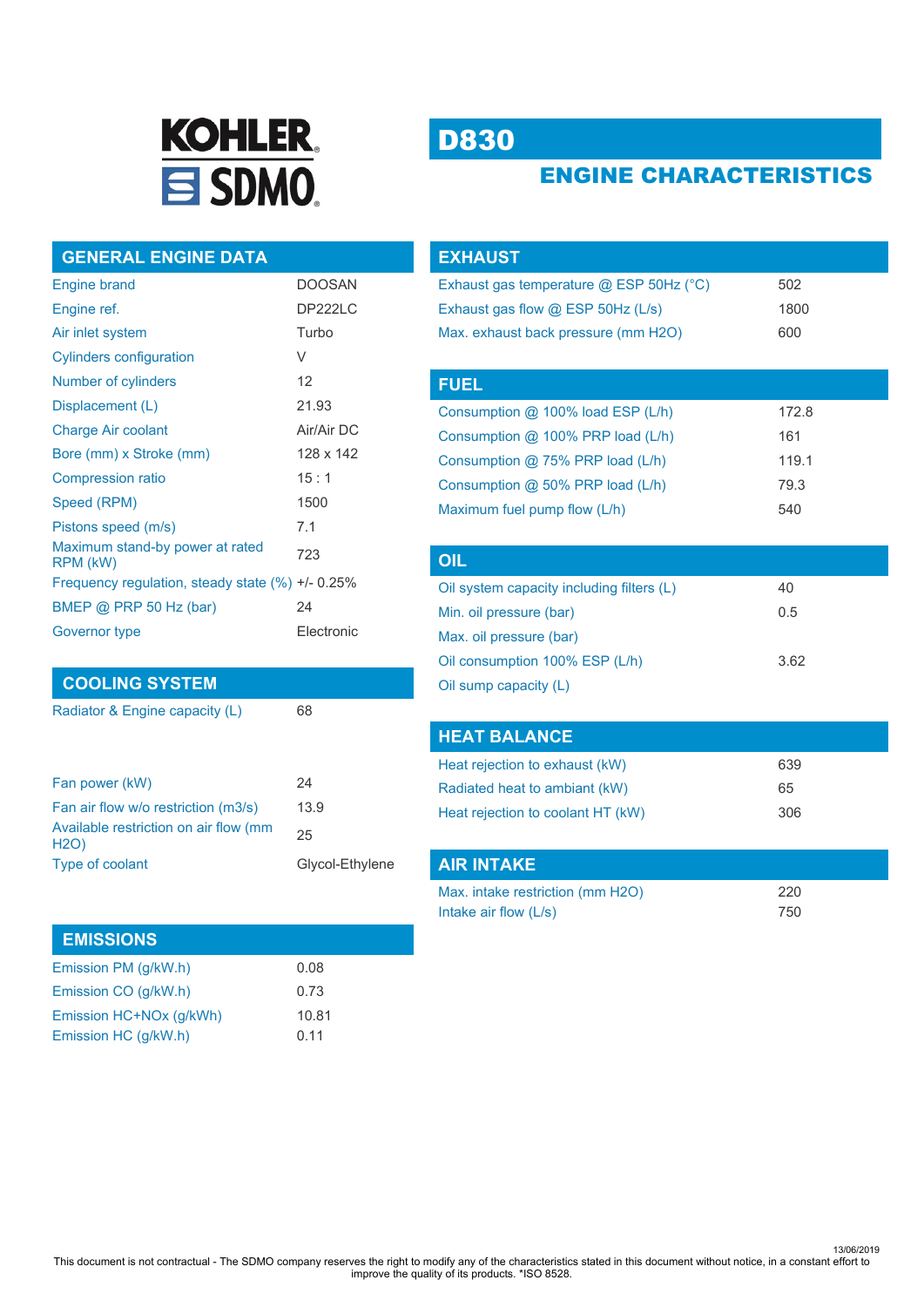# **KOHLER** SDMO.

# D830

# ALTERNATOR CHARACTERISTICS

|  | <b>GENERAL DATA</b> |
|--|---------------------|
|  |                     |
|  |                     |

| Alternator ref.                                                         | KH03544T         |
|-------------------------------------------------------------------------|------------------|
| <b>Number of Phase</b>                                                  | Three phase      |
| Power factor (Cos Phi)                                                  | 0.8              |
| Altitude (m)                                                            | 0 à 1000         |
| Overspeed (rpm)                                                         | 2250             |
| Number of pole                                                          | 4                |
| Capacity for maintaining short circuit at<br>$3 \ln$ for $10 \text{ s}$ | Yes              |
| <b>Insulation class</b>                                                 | н                |
| T° class (H/125°), continuous 40°C                                      | $H/125$ °K       |
| T° class (H/163°C), standby 27°C                                        | $H/163$ °K       |
| <b>Total Harmonic Distortion in no-load</b><br>DHT (%)                  | 25               |
| <b>AVR Regulation</b>                                                   | Yes              |
| <b>Total Harmonic Distortion, on linear load</b><br>DHT (%)             | 22               |
| Wave form: NEMA=TIF                                                     | $<$ 40           |
| Wave form: CEI=FHT                                                      | <                |
| Number of bearing                                                       | Single Bearing   |
| Coupling                                                                | <b>Direct</b>    |
| Voltage regulation at established rating<br>$(+/-  %)$                  | 0.5              |
| Recovery time (Delta $U = 20\%$                                         | 200              |
| transcient) (ms)<br>Indication of protection                            | IP 23            |
| Technology                                                              | <b>Brushless</b> |

| <b>OTHER DATA</b>                                            |       |
|--------------------------------------------------------------|-------|
| Continuous Nominal Rating 40°C (kVA)                         | 750   |
| Standby Rating 27°C (kVA)                                    | 825   |
| Efficiencies 100% of load (%)                                | 95.1  |
| Air flow (m3/s)                                              | 0.9   |
| Short circuit ratio (Kcc)                                    | 0.59  |
| Direct axis synchro reactance unsaturated (Xd) (%)           | 175.9 |
| Quadra axis synchro reactance unsaturated (Xq) (%)           | 122.1 |
| Open circuit time constant (T'do) (ms)                       | 3700  |
| Direct axis transcient reactance saturated (X'd) (%)         | 13.8  |
| Short circuit transcient time constant (T'd) (ms)            | 180   |
| Direct axis subtranscient reactance saturated (X"d)<br>(% )  | 7.5   |
| Subtranscient time constant (T"d) (ms)                       | 15    |
| Quadra axis subtranscient reactance saturated (X"q)<br>(% )  | 12.3  |
| Subtranscient time constant (T"q) (ms)                       | 14    |
| Zero sequence reactance unsaturated (Xo) (%)                 | 2.28  |
| Negative sequence reactance saturated (X2) (%)               | 10.4  |
| Armature time constant (Ta) (ms)                             | 71    |
| No load excitation current (io) (A)                          | 0.7   |
| Full load excitation current (ic) (A)                        | 4.3   |
| Full load excitation voltage (uc) (V)                        | 38.1  |
| Engine start (Delta $U = 20\%$ perm. or 30% trans.)<br>(KVA) | 2150  |
| Transcient dip (4/4 load) - PF : 0,8 AR (%)                  | 14.7  |
| No load losses (W)                                           | 6658  |
| Heat rejection (W)                                           | 30915 |
| Unbalanced load acceptance ratio (%)                         | 100   |

## DIMENSIONS

| <b>Dimensions DW compact version</b>   |      |  |
|----------------------------------------|------|--|
| <b>Type soundproofing</b>              |      |  |
| Length (mm)                            | 5083 |  |
| Width (mm)                             | 1690 |  |
| Height (mm)                            | 2440 |  |
| Dry weight (kg)                        | 4780 |  |
| Tank capacity (L)                      | 1950 |  |
| Acoustic pressure level $@1m$ in dB(A) |      |  |
| Sound power level quaranteed (Lwa)     |      |  |
| Acoustic pressure level @7m in dB(A)   |      |  |

| Width (mm)                                | 1690           |
|-------------------------------------------|----------------|
| Height (mm)                               | 2672           |
| Dry weight (kg)                           | 5720           |
| Tank capacity (L)                         | 610            |
| Acoustic pressure level $@1m$ in dB(A)    | 86             |
| Sound power level guaranteed (Lwa)        | 106            |
| Acoustic pressure level $@7m$ in dB(A)    | 76             |
| <b>Dimensions DW soundproofed version</b> |                |
|                                           |                |
| <b>Type soundproofing</b>                 | <b>M230 DW</b> |
| Length (mm)                               | 5083           |
| Width (mm)                                | 1690           |
| Height (mm)                               | 2932           |

Dry weight (kg) 6410 Tank capacity (L) 1950 Acoustic pressure level @1m in dB(A) 88

Type soundproofing M230 Length (mm) 5031

**Dimensions soundproofed version**

13/06/2019 This document is not contractual - The SDMO company reserves the right to modify any of the characteristics stated in this document without notice, in a constant effort to improve the quality of its products. \*ISO 8528.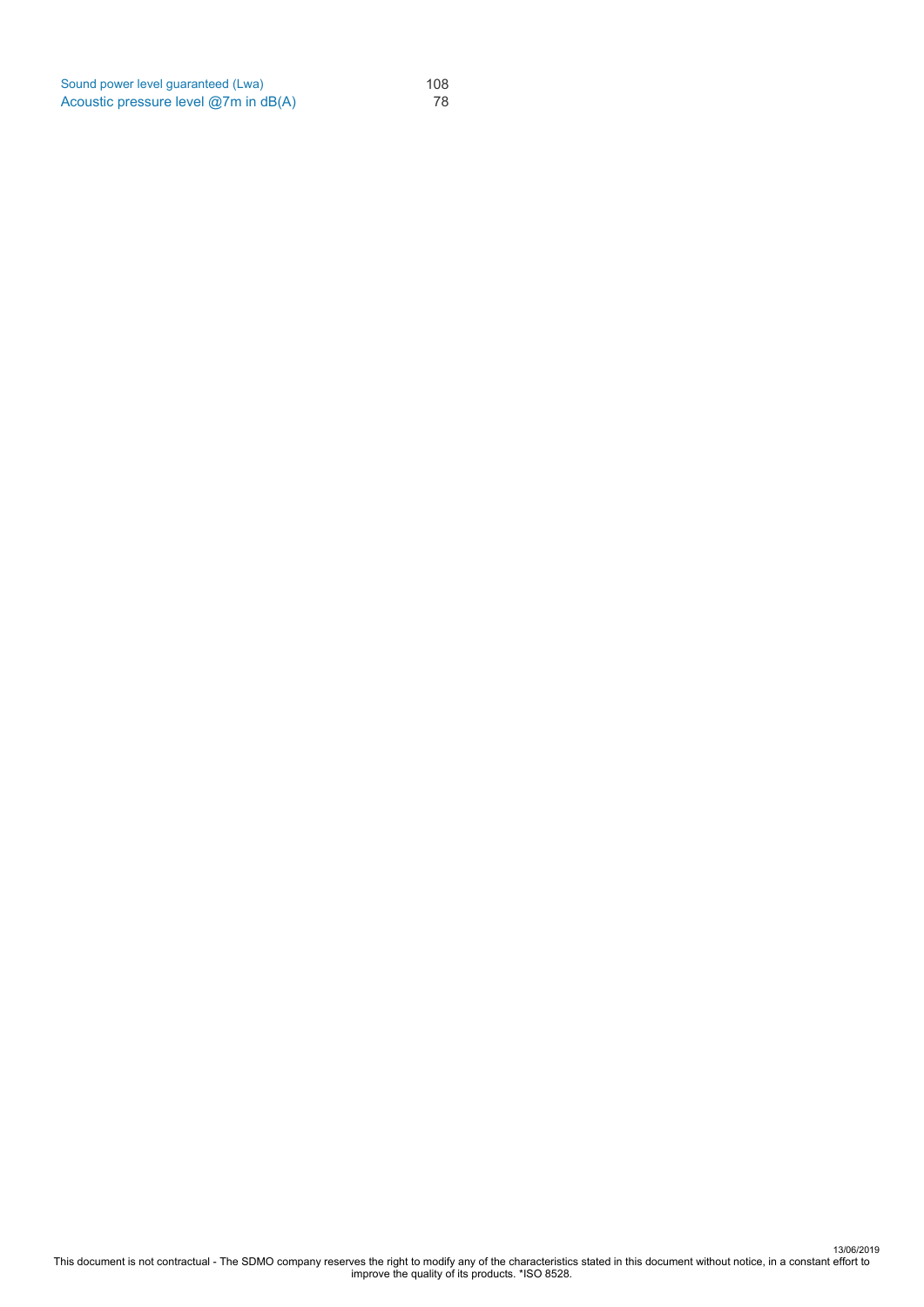# D830



## CONTROL PANEL

### APM403, basic generating set and power plant control



The APM403 is a versatile control unit which allows operation in manual or automatic mode Measurements : voltage and current kW/kWh/kVA power meters Standard specifications: Voltmeter, Frequency meter. Optional : Battery ammeter. J1939 CAN ECU engine control Alarms and faults: Oil pressure, Coolant temperature, Overspeed, Start-up failure, alternator min/max, Emergency stop button. Engine parameters: Fuel level, hour counter, battery voltage. Optional (standard at 24V): Oil pressure, water temperature. Event log/ Management of the last 300 genset events. Mains and genset protection Clock management USB connections, USB Host and PC, Communications : RS485 INTERFACE ModBUS protocol /SNMP Optional : Ethernet, GPRS, remote control, 3G, 4G, Websupervisor, SMS, E-mails

### APM802 dedicated to power plant management



The new APM802 command/control system is specifically designed for operating and monitoring power plants for markets including hospitals, data centres, banks, the oil and gas sector, industries, IPP, rental and mining.

This unit is available as standard on all generating sets from 275 Kva designed for coupling. It is optional on the rest of our range.

The Human Machine Interface, designed in collaboration with a company specialising in interface design, facilitates operations with a large 100% touch screen. The preconfigured system for power plant applications features a brand new customisation function which complies with the international standard IEC 61131-3. New communication functions (PLC and regulation), improve the high level of equipment availability in the installation.

#### Advantages:

Dedicated to power plant management. Specially researched ergonomics. High level of equipment availability. Modularity and long service life guaranteed. Making it easy to extend the installation

For more information, please refer to the sales documentation.